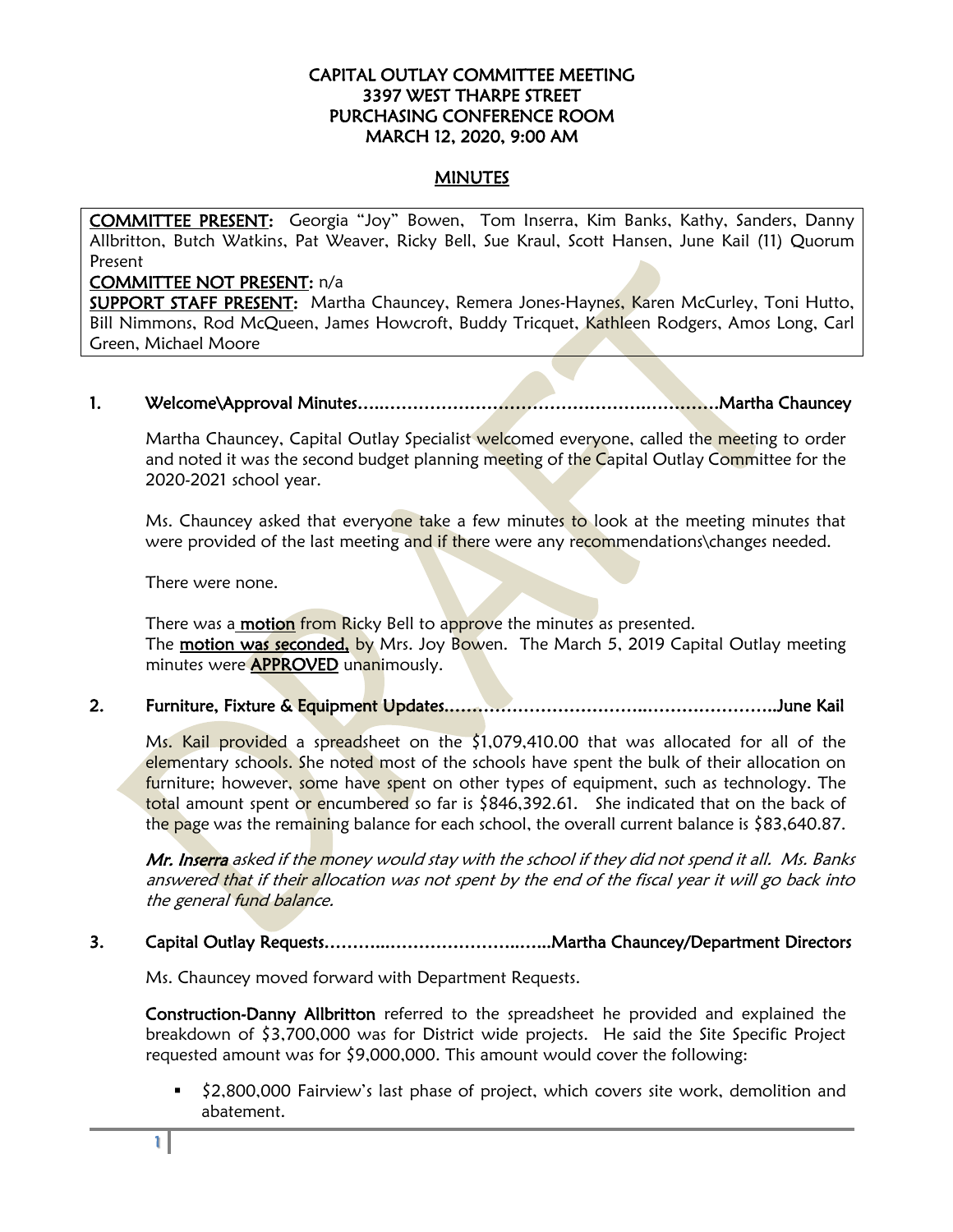- $\frac{1}{2}$  \$4,300,000 Rickards Phase 5 of the project, consists of demolition of buildings 6 & 14.
- $\frac{1}{2}$  \$1,900,000 for stucco replacement at Conley.

Mr. Allbritton explained that they have increased their district wide roofing budget to \$725,000,000 to cover the anticipated WT Moore roof project.

Mr. Inserra asked if there was a rotation on facilities roof replacements. Mr. Allbritton explained that his department works with the Maintenance department to prioritize roofing projects.

Maintenance-Butch Watkins explained his documents he provided noting that for the larger projects they have spent\$1,322,235.26. He stated his request for the upcoming year is  $$4,800,000$  and that they will need  $$600,000$  in advanced funding to cover the ordering of carpet in April so that it can be delivered in time to cover the work to be done during the summer.

Technology-Bill Nimmons stated their request this year is for \$1,600,000. This amount will cover the following:

- **P** Replacement of Mac computers that are unable to be upgraded to the new security software. District wide replacements should cost approximately \$1,450,000
- Exeeping network support running District wide cost \$100,000
- District wide server upgrades is estimated at \$50,000

Ms. Bowen enquired about delays to new equipment and Mac computer issues. Mr. Nimmons said at the moment there is no issue with that but hard to say for the future. Mr. Nimmons explained that some schools that have the Mac computers will no longer be able to use because the security software is not compatible. That is the reason they must be replaced. Some schools are not happy with the change but there isn't any other way to deal with the situation right now due to the cost and incompatibility.

Safety & Security-Buddy Tricquet noted he didn't have a spreadsheet; however, his projects are based on needs as they arise and maintaining requirements for Safe Schools. He is requesting \$200,000 to cover the cost of fencing, cameras and access controls. Rickards needs a new camera server replacement at cost of  $$15,000$ . They have approximately  $$30,000$  left in current budget to last until end of fiscal year.

Transportation-Amos Long- said that their department is requesting approximately \$185,000. The following are their requests:

- $\frac{1}{5}$  \$95,805 Bus camera systems and upgrades.
- $\frac{21.183}{21.183}$  for truck parts on their vehicles that are between 18-25 years old.
- **546,156 for new vans for district staff travel.**
- \$20,000 for upgrades to security access and doors.

Ms. Weaver-asked about their current vehicles and Ms. Bowen asked about their doors. There was a discussion about the vans and whether or not they are allowable under Capital Outlay. Ms. Chauncey said that there are restrictions on what can or cannot be spent on Capital Outlay and will let them know.

**Environmental Health & Safety Testing-Rod McQueen** shared his department spreadsheet and noted their request is \$250,000 which is the same as last year except that AHERA Report and Minor Asbestos Projects were reduced to \$25,000. The following is a breakdown of their request: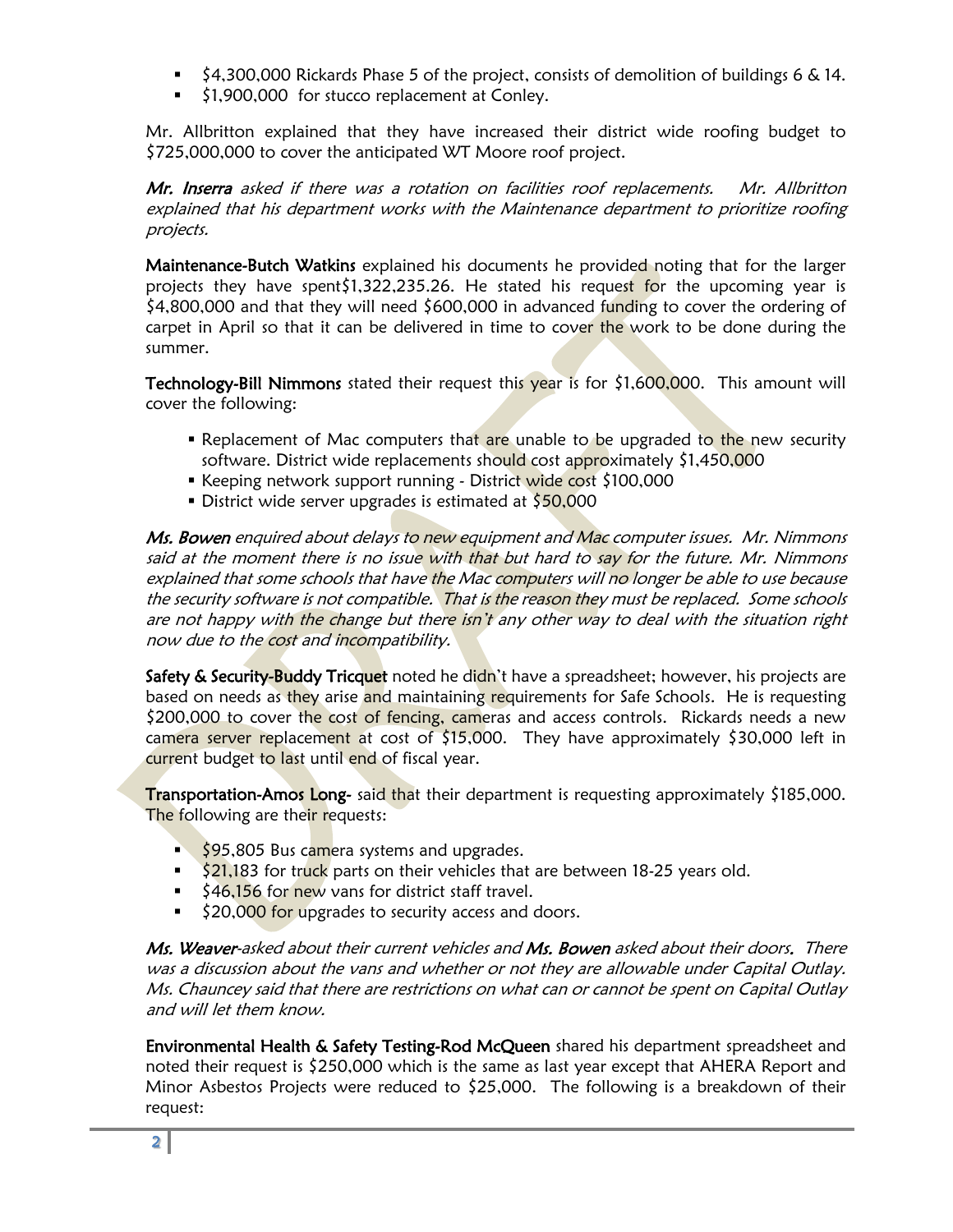- \$80,000 Fire System Inspections & Minor Repairs (sprinklers, hydrants, extinguisher & hoods)
- \$50,000 Water and wastewater plants operations, testing & minor repairs
- **570,000 Environmental Health (water testing, hazardous waste and indoor air** quality)
- \$25,000 AHERA Reporting and minor asbestos projects
- $\frac{1}{2}$  \$25,000 Permitting fees for construction and maintenance projects

Mr. McQueen said they added Permitting Fees for Construction and Maintenance Projects to cover training and required code books associated with that. There was a discussion on whether or not the training reference materials are an allowable expense and would therefore need to come out of the general fund dollars instead. Ms. Banks said she would work with him on this.

# Nutrition & Food Services-James Howcroft no requests at this time.

Property Management-Michael Moore stated they had no requests and that they will be working with Technology Department to receive refurbished salvaged computers and equipment from the State of Florida.

Title IX-Kathleen Rodgers said there was nothing to report at this time.

Ms. Chauncey proceeded with the hand out for the list of School Requests noting that these projects are all requested by the Principals and are for renovation, remodeling and new construction projects. Ms. Chauncey explained the spreadsheet and comments that were made by herself and Mr. Allbritton. She noted the difference of the comments such as "not recommended", "not recommended this year" and "school plant survey needed". Ms. Chauncy explained that the next school plant survey is not scheduled until 2022 although a supplement can be done prior to that if there is a high need.

There were discussions about the School Request list comments, school capacities, covered walk ways, 5 year survey and using schools as shelters. It was clarified during the discussion that on the **School Request** list "not recommended" is determined to be a "NO" and "not recommended this year" means it could possibly happen next year or year after depending on the need. It was also clarified that Safety to Life priorities are done first, ADA issues are given priority and "wants" vs "needs" are taken into consideration but that all items must meet the current code requirements.

Ms. Rodgers requested that goal dates or more specific information be added so that Principals and Administrators know if and when their requested items can be expected to be completed. Ms. Chauncey explained the reason for not putting a date specific on the document. There was also a discussion on sand volleyball courts in the District. It was noted that none of the schools have sand volleyball courts, golf courses or swimming pools, that all of those sports are held at other City or County facilities. Ms. Rodgers said she understood that; however, she said it is a Federal Mandate to not cause disparity for girls' sports and those sports are encouraged to allow for more girl participation.

It was determined that the current **School Request** list be revised to reflect more specific information be given and that all of the concerns mentioned be taken into consideration. The committee would also like the list to reflect whether or not it is on the current 5 year plan.

It was also determined that Ms. Rodgers, Mr. Bell and Mr. Allbritton have a meeting to discuss the Title IX issues.